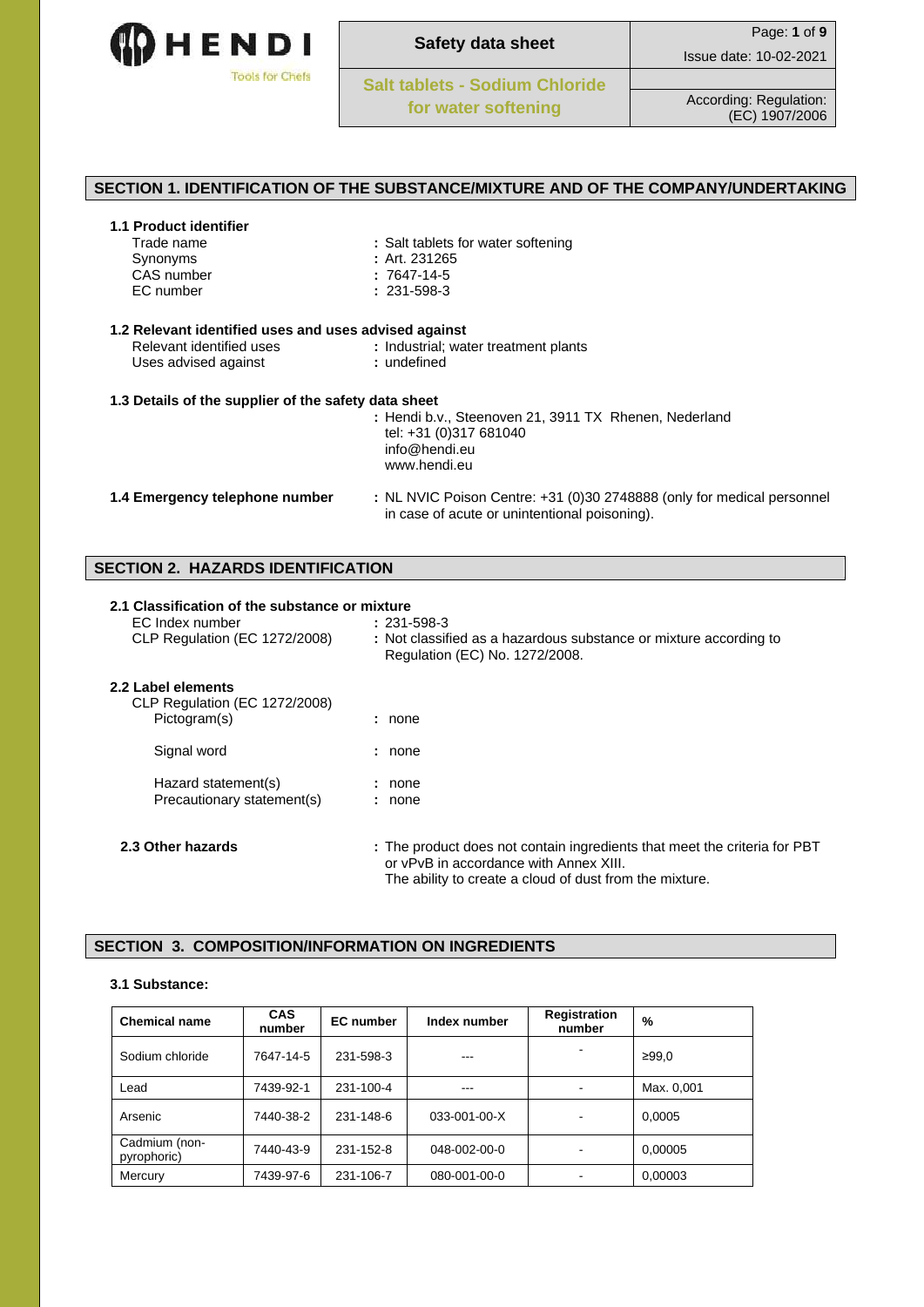

| <b>Safety data sheet</b>       | Page: 2 of 9                             |
|--------------------------------|------------------------------------------|
|                                | Issue date: 10-02-2021                   |
| Salt tablets - Sodium Chloride |                                          |
| for water softening            | According: Regulation:<br>(EC) 1907/2006 |

| <b>Additionally</b><br>product contain:<br>Water $(105 °C)$ |  |  | Max. 0.5    |
|-------------------------------------------------------------|--|--|-------------|
| Insoluble in water                                          |  |  | Max. 0,05   |
| Anti-caking agent<br>E 536 (K4 [Fe (CN)<br>6])              |  |  | Max. 0,003  |
| <b>Chemical formula:</b>                                    |  |  | <b>NaCl</b> |
| <b>Structural formula:</b>                                  |  |  | $Na+Cl-$    |

# **SECTION 4. FIRST AID MEASURES**

## **4.1 Description of first aid measures**

#### **Exposure routes:**

Respiratory tract, digestive tract, skin contact, eye contact.

**Inhalation:**

Remove person to fresh air and keep comfortable for breathing.

Ensure warmth and calm.

Provide medical assistance if necessary.

**If swallowed:**

Do not induce vomiting.

Rinse mouth with water.

If unconscious – do not give the person anything to swallow.

Transport the injured person to a hospital if necessary.

## **Eye contact:**

Remove contact lenses.

Rinse contaminated eyes with lukewarm water for 10-15 minutes with the eyelids rolled back. Make the upper eyelid overlap the lower one from time to time.

Provide medical assistance if necessary.

**Skin contact:**

Remove contaminated clothing immediately.

Clean contaminated skin, wash with plenty of water, then wash with water and mild soap.

If skin irritation persists, consult a doctor.

#### **4.2 Most important symptoms and effects, both acute and delayed**

High dust concentration of the substance may cause mechanical irritation of the skin, eyes and respiratory tract. Consumption of large amounts may cause nausea and vomiting.

#### **4.3 Indication of any immediate medical attention and special treatment needed**

Symptomatic treatment.

At the workplace should be available for first aid measures.

# **SECTION 5. FIREFIGHTING MEASURES**

#### **5.1 Extinguishing media**

#### **Suitable extinguishing media:**

Fire-fighting foam, carbon dioxide COշ, fire-extinguisher powders, dispersed water

Use appropriate extinguishing media to extinguish fires in the vicinity.

# **Unsuitable extinguishing media:**

Do not direct dense jets of water onto the surface of a burning product.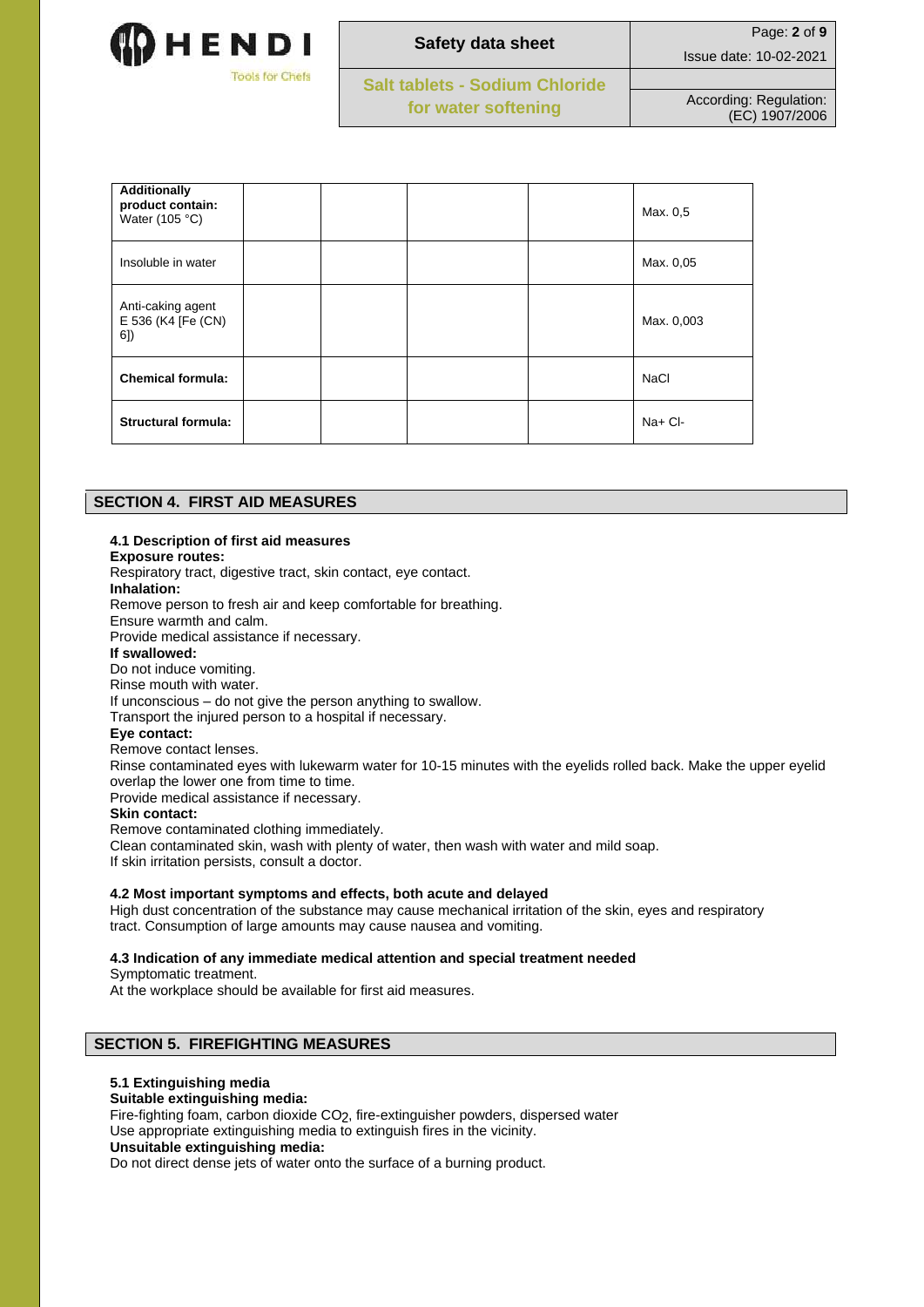

| <b>Safety data sheet</b>              | Page: 3 of 9                             |
|---------------------------------------|------------------------------------------|
|                                       | Issue date: 10-02-2021                   |
| <b>Salt tablets - Sodium Chloride</b> |                                          |
| for water softening                   | According: Regulation:<br>(EC) 1907/2006 |

#### **5.2 Special hazards arising from the substance or mixture:**

**Combustion products**

Toxic thermal decomposition products, chlorine, hydrogen chloride, sodium oxide, may be generated during combustion.

# **Explosive mixtures:**

Some components may form explosive mixtures with air under favourable thermal conditions.

## **5.3 Advice for firefighters:**

Use standard firefighting methods for extinguishing chemical fires.

Use water to cool containers exposed to high temperatures, and if possible, remove them from the area affected. Use water spray jets to disperse vapours.

#### **Fire-fighter protective equipment:**

Full personal protective equipment.

Self-contained breathing equipment.

# **SECTION 6. ACCIDENTAL RELEASE MEASURES**

#### **6.1 Personal precautions, protective equipment & emergency procedures:**

Provide adequate ventilation. Avoid contact with eyes and skin. Wear appropriate protective equipment. Remove all sources of ignition. Keep all persons not equipped with personal protection equipment away.

In case of a discharge of a significant volume of the mixture, warn its users and order all bystanders to leave the contaminated area.

Risk of slipping on spilt product.

# **6.2 Environmental precautions:**

Prevent environmental contamination. Protect drains. In case of serious contamination of soil, watercourse or sewage system, notify the appropriate authorities.

# **6.3 Methods and material for containment and cleaning up:**

Secure any damaged packaging.

Ventilate the area affected and avoid inhaling vapours.

Collect mechanically. Larger amounts of the substance, collect it with the use of industrial vacuum cleaners to replaceable tight packaging and hand over for possible management or destruction. Sweep up and shovel. Keep in suitable, closed containers for disposal. Place all contaminated mass collected in a substitute container and send it for disposal in accordance with the local regulations. Rinse the contaminated surface with plenty of water.

#### **6.4 Reference to other sections:**

See Section 7 for information on safe handling. See Section 8 for information on personal protection See Section 13 for disposal information.

# **SECTION 7. HANDLING AND STORAGE**

- **7.1 Precautions for safe handling:**
- **Recommendations for handling the mixture:** Provide adequate ventilation.

Avoid contact with eyes and skin.

Avoid generating dust.

Avoid inhaling dust.

#### **General industrial health and safety regulations:**

Do not eat, drink or smoke when using this product. Wash hands thoroughly after handling.

Replace contaminated clothing.

Wash contaminated clothing before reusing.

The general rules of industrial hygiene apply.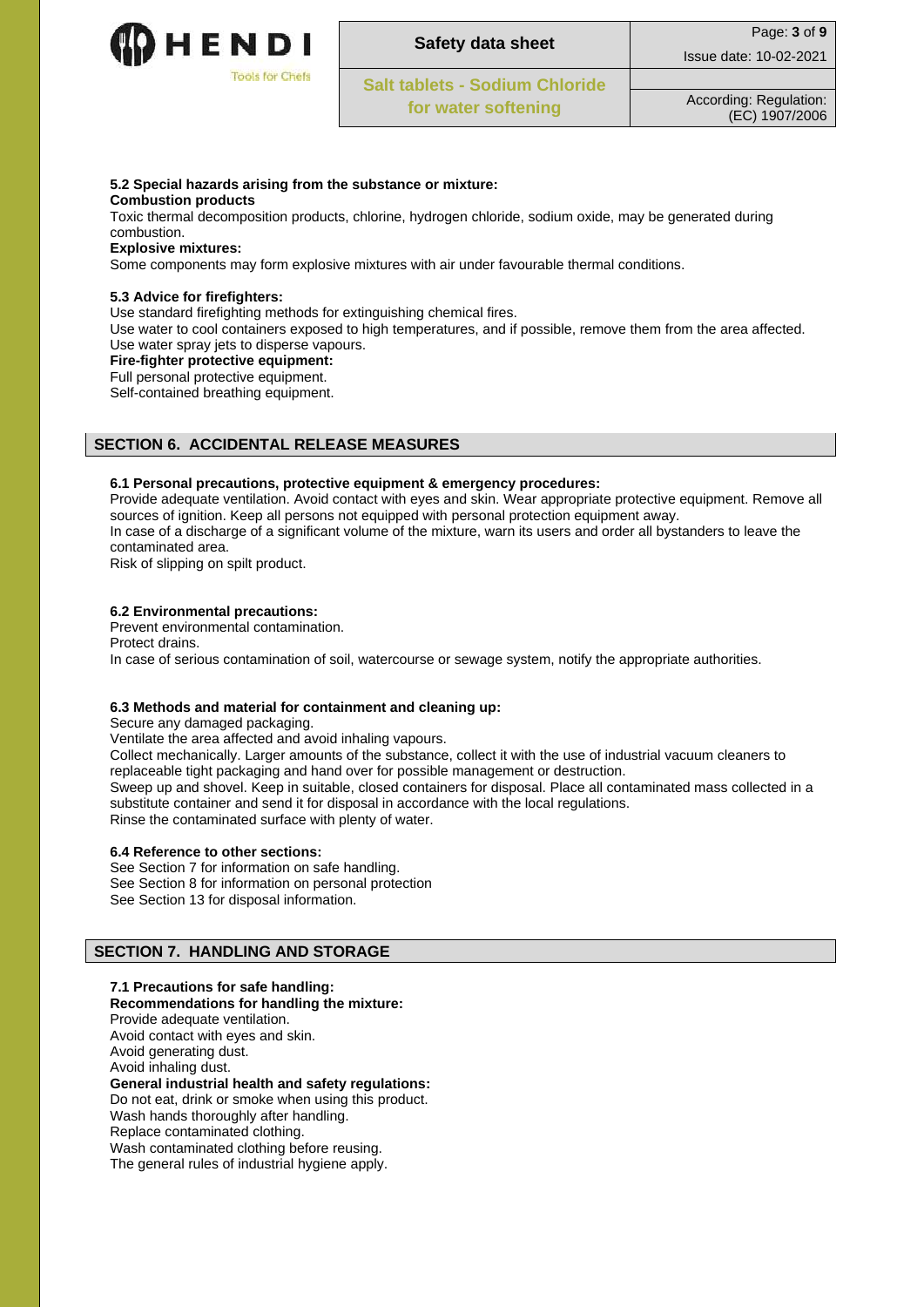

|                                | Page: 4 of 9                             |
|--------------------------------|------------------------------------------|
| <b>Safety data sheet</b>       | Issue date: 10-02-2021                   |
| Salt tablets - Sodium Chloride |                                          |
| for water softening            | According: Regulation:<br>(EC) 1907/2006 |

**7.2 Conditions for safe storage, including any incompatibilities:**

Storage rooms must be ventilated. Keep container tightly closed. Store in a dry and cool place. Keep only in the original container. Keep away from sunlight, as well as heat and ignition sources. Do not store together with foodstuffs and animal feed. Protect against moisture. Read the material safety data sheet.

#### **7.3 Specific end use(s):**

No data available.

# **SECTION 8. EXPOSURE CONTROLS/PERSONAL PROTECTION**

#### **8.1 Control parameters**

**Ingredients with limit values that require monitoring at the workplace:**

| Name of the<br>chemical agent                   | <b>CAS</b> | $mg/m3$ ppm                          | <b>Notation</b> |
|-------------------------------------------------|------------|--------------------------------------|-----------------|
| Other non-toxic industrial dust - total dust    |            | 10 mg/m3 TWA                         |                 |
| Lead and its inorganic compounds - as a Pb      | 7439-92-1  | $0.05$ mg/m $3$ TWA                  |                 |
| Arsenic and its inorganic compounds - as a As   | 7440-38-2  | $0.01$ mg/m $3$ TWA                  |                 |
| Cadmium and its inorganic compounds - as a Cd - | 7440-43-9  | $0.01$ mg/m $3$ TWA                  |                 |
| dust and gases                                  |            | 0.002 TWA (respirable fraction)      |                 |
| Mercury and its inorganic compounds - as a Hg   | 7439-97-6  | 0.05 mg/m3 TWA (vapor) 10 mg/m3 IDLH |                 |

### **Maximum concentrations in biological material (DSB)**

| Lead and inorganic lead compounds | Lead                       | blood | $400 \mu q/l$    |
|-----------------------------------|----------------------------|-------|------------------|
|                                   | ZPP zinc protoporfirin     | blood | 700 µg/l         |
|                                   | delta-aminlewulinolic acid | urine | $8 \text{ mg/l}$ |
| Arsenic                           | Arsenic                    | urine | $35 \mu q/l$     |
| Cadmium                           | Creatynine                 | blood | $10 \mu q/q$     |
|                                   | Cadmium                    | blood | $5 \mu q/l$      |
| Mercury                           | Creatynine                 | urine | $35 \mu q/q$     |

### **8.2 Exposure controls**

#### **Appropriate engineering controls:**

Workstations and storage rooms must be well ventilated to keep the dust/vapour concentrations in the air below their limit values.

#### **Individual protection measures**



#### **Eye or face protection:**

Use safety goggles compliant with the EN 166 standard. Eye wash bottle with clean water or eye washers must be provided near the work area.

#### **Skin protection**



#### **Hand protection:**

In case of danger, use chemical-resistant protective gloves compliant with the EN 374 standard. Select glove material based on breakthrough time, rate of penetration and degradation. It is recommended to change gloves regularly and immediately replace them if they have any signs of wear, damage (tears, holes) or their appearance changes (colour, flexibility, shape).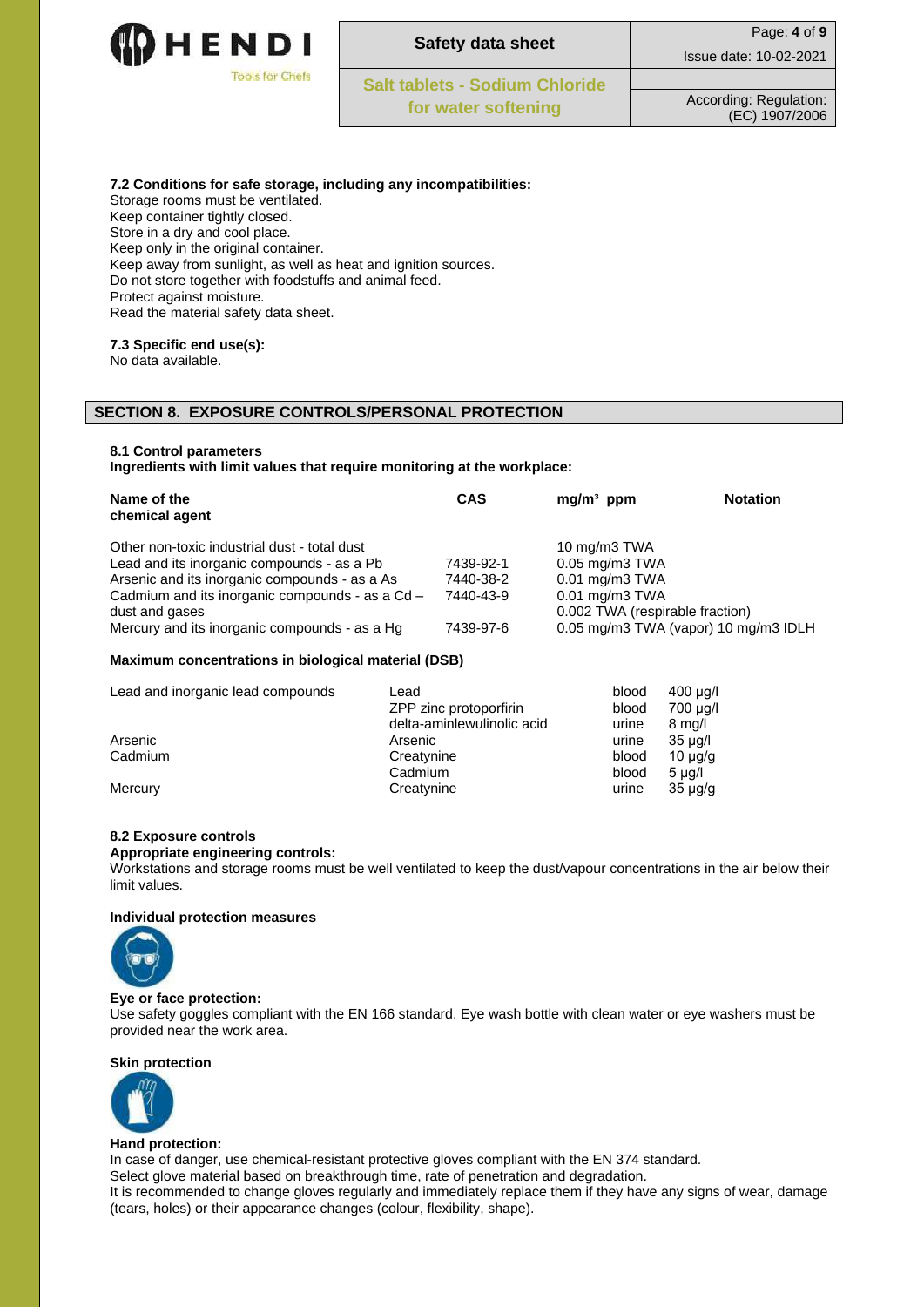

| <b>Safety data sheet</b>              | Page: 5 of 9                             |
|---------------------------------------|------------------------------------------|
|                                       | Issue date: 10-02-2021                   |
| <b>Salt tablets - Sodium Chloride</b> |                                          |
| for water softening                   | According: Regulation:<br>(EC) 1907/2006 |

#### **Body protection:**

The type of protective equipment must be selected based on the quantity and concentration of hazardous substances in the given work environment.

# **Respiratory protection:**

In case of hazard due to the mixture vapours levels exceeding allowable levels in the air (e.g. due to ventilation failure), wear respiratory protection equipment

Use dust masks with filters compliant with the EN 149 standard when exposed to excessive dust.

**Environmental exposure controls:**

Do not discharge into drains and groundwater.

**General health and safety guidelines:**

Follow good personal hygiene practices.

# **SECTION 9. PHYSICAL AND CHEMICAL PROPERTIES**

## **9.1 Information on basic physical and chemical properties**

| Physical state                             | : solid in the form of briquettes, taste salty                         |
|--------------------------------------------|------------------------------------------------------------------------|
| Colour                                     | : white                                                                |
| Odour                                      | : odourless                                                            |
| Melting point / freezing point             | : ok. 800.7 – 801 $^{\circ}$ C (Sodium chloride)                       |
| Boiling point or initial boiling point and |                                                                        |
| boiling range                              | : ok. $1413 - 1465$ °C (Sodium chloride)                               |
| Flammability                               | : no data available                                                    |
| Lower and upper explosion limit            | : no data available                                                    |
| Flash point                                | : no data available                                                    |
| Auto-ignition temperature                  | : no data available                                                    |
| Decomposition temperature                  | : ≥801°C                                                               |
| рH                                         | $: 6,0 - 8,0 (1 % solution / 20°C)$                                    |
| Kinematic viscosity                        | : no data available                                                    |
| Solubility                                 | : ok. 357 g/l (0°C), 360 g/l (20°C), 391 g/l (100°C)                   |
|                                            | Soluble in glycerol, ethylene glycol, and formic acid, low in ethanol, |
|                                            | methanol - 14.9 g/l, in liquid ammonia - 21.5 g/l/                     |
| Partition coefficient n-octanol/water      |                                                                        |
| (log value)                                | : no data available                                                    |
| Vapour pressure                            | : ok. 1.3 mm Hg w $865^{\circ}$ C                                      |
| Density and/or relative density            | : ok. $2.165 - 2.17$ g/cm <sup>3</sup> (Sodium chloride)               |
| Relative vapour density                    | : no data available                                                    |
| Particle characteristics                   | : no data available                                                    |
|                                            |                                                                        |
|                                            |                                                                        |

#### **9.2 Other information**

Information with regard to physical hazard classes: no data available Other safety characteristics: in water, it is corrosive to most metals

# **SECTION 10. STABILITY AND REACTIVITY**

#### **10.1 Reactivity:**

Not reactive if used according to specification.

#### **10.2 Chemical stability:**

Under normal storage and use of the substance is chemically stable.

#### **10.3 Possibility of hazardous reactions:**

The mixture formulated explosive mixture with air.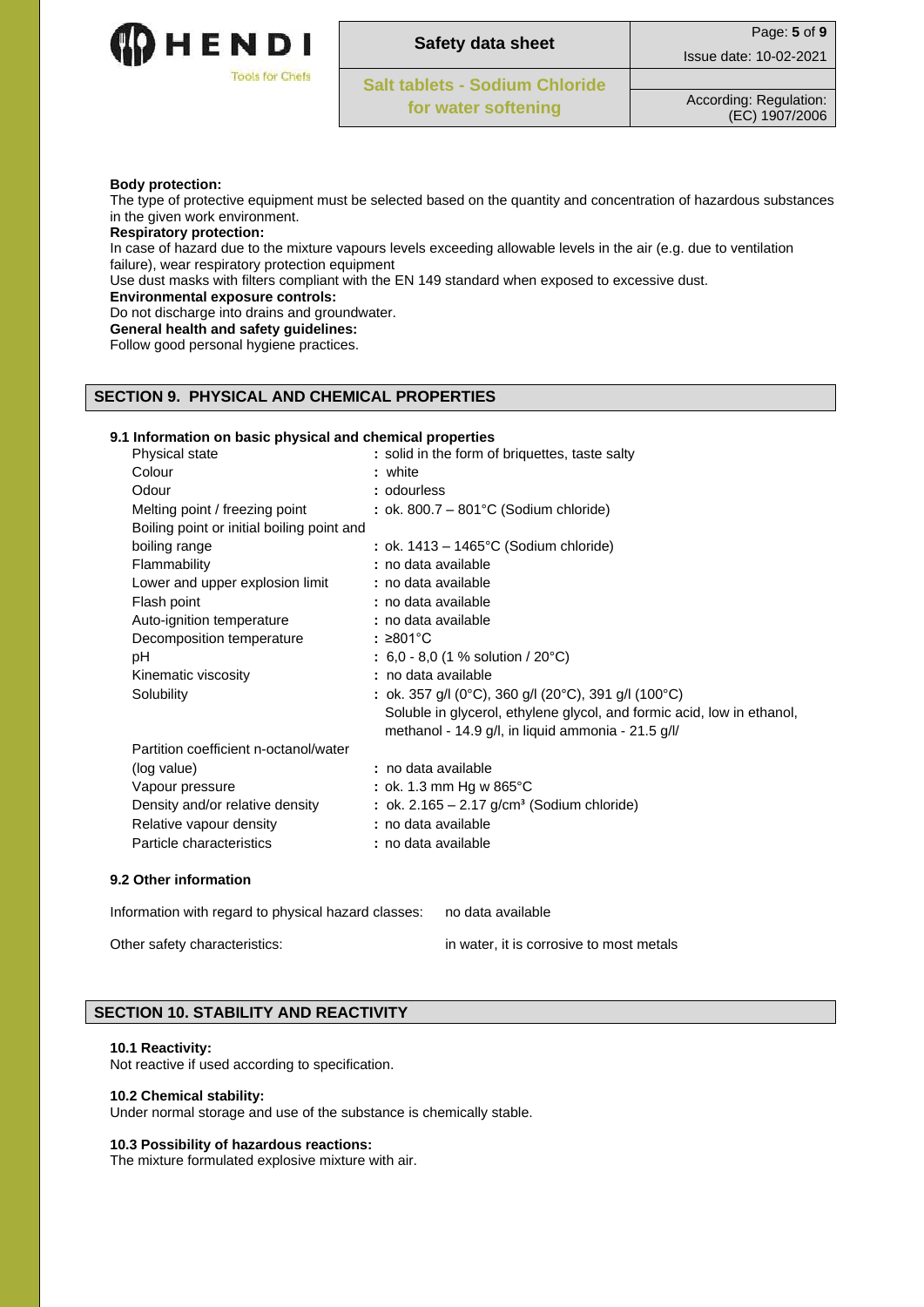

| ï<br>ì<br>ï<br>۰ | ×<br>÷<br>ï<br>÷<br>v.<br>ï<br>Ŷ.<br>ï | ś<br>٠<br>$\overline{\mathbb{R}}$<br>$\overline{\phantom{a}}$<br>٠<br>ž<br>ï | ż |
|------------------|----------------------------------------|------------------------------------------------------------------------------|---|
|                  |                                        |                                                                              |   |
|                  |                                        |                                                                              |   |

| Safety data sheet                     | Page: 6 of 9           |
|---------------------------------------|------------------------|
|                                       | Issue date: 10-02-2021 |
| <b>Salt tablets - Sodium Chloride</b> |                        |
|                                       |                        |

#### **10.4 Conditions to avoid:**

Avoid sources of ignition, heat electrical sparks. High temperature (under fire conditions and high temperature (> 801°C) may occur Hazardous Decomposition Products: Chlorine, hydrogen chloride, sodium oxide). Moisture (substance may become lumpy).

#### **10.5. Incompatible materials:**

Avoid contact with Bromine trifluoride, lithium.

#### **10.6 Hazardous decomposition products:**

No data available.

## **SECTION 11. TOXICOLOGICAL INFORMATION**

#### **11.1 Information on toxicological effects** Acute toxicity

Sodium chloride (CAS No. 7647-14-5) **:** LD<sub>re</sub> (rat): 3000 mg/kg

|                                   | בט קומו, סטטט וווס וק<br>$LD_{50}$ (oral, mouse): 4000 mg/kg<br>$LDLo$ (oral, rabbit): 8 g/kg<br>LDL <sub>o</sub> (subcutaneous guinea pig): 2160 mg/kg |
|-----------------------------------|---------------------------------------------------------------------------------------------------------------------------------------------------------|
| Skin corrosion/irritation         | : Based on available data, the classification criteria are not met.                                                                                     |
| Eye damage/ irritation            | : Based on available data, the classification criteria are not met.                                                                                     |
| Respiratory or skin sensitisation | : Based on available data, the classification criteria are not met.                                                                                     |
| Germ cell mutagenicity            | : Based on available data, the classification criteria are not met.                                                                                     |
| Carcinogenicity                   | : Based on available data, the classification criteria are not met.                                                                                     |
| Reproductive toxicity             | : Based on available data, the classification criteria are not met.                                                                                     |
| STOT- single exposure             | : Based on available data, the classification criteria are not met.                                                                                     |
| STOT- repeated exposure           | : Based on available data, the classification criteria are not met.                                                                                     |
| Aspiration hazard                 | : Based on available data, the classification criteria are not met.                                                                                     |

#### **Routes of exposure:**

Inhalation, ingestion, skin contact, eye contact.

#### **Local effects:**

## **Contact with skin:**

Dust may cause slight irritation. May be irritating to the damaged skin.

#### **Eye contact:**

Salt dust may cause slight redness and itching eyes. Direct contact with eyes may cause mild irritation, redness and pain (for concentrations higher than the concentration of saline - 0.9% NaCl solution in water).

#### **Inhalation:**

Dust may cause slight irritation of the mucous membranes of the nose and throat, cough, jerky breath. This may result in irritation and bronchopneumonia. As a result of inhalation of redness of the face, nausea, shortness of breath and cough.

#### **Ingestion:**

Swallowing large amounts may cause a burning sensation in the throat with nausea. Ingestion of large amounts can cause vomiting, diarrhea. In most organs is congestion and dehydration. Hypertonic solutions may cause severe inflammatory reactions in the gastrointestinal tract.

**11.2 Other information :** Endocrine disrupting properties: no data Other information: no data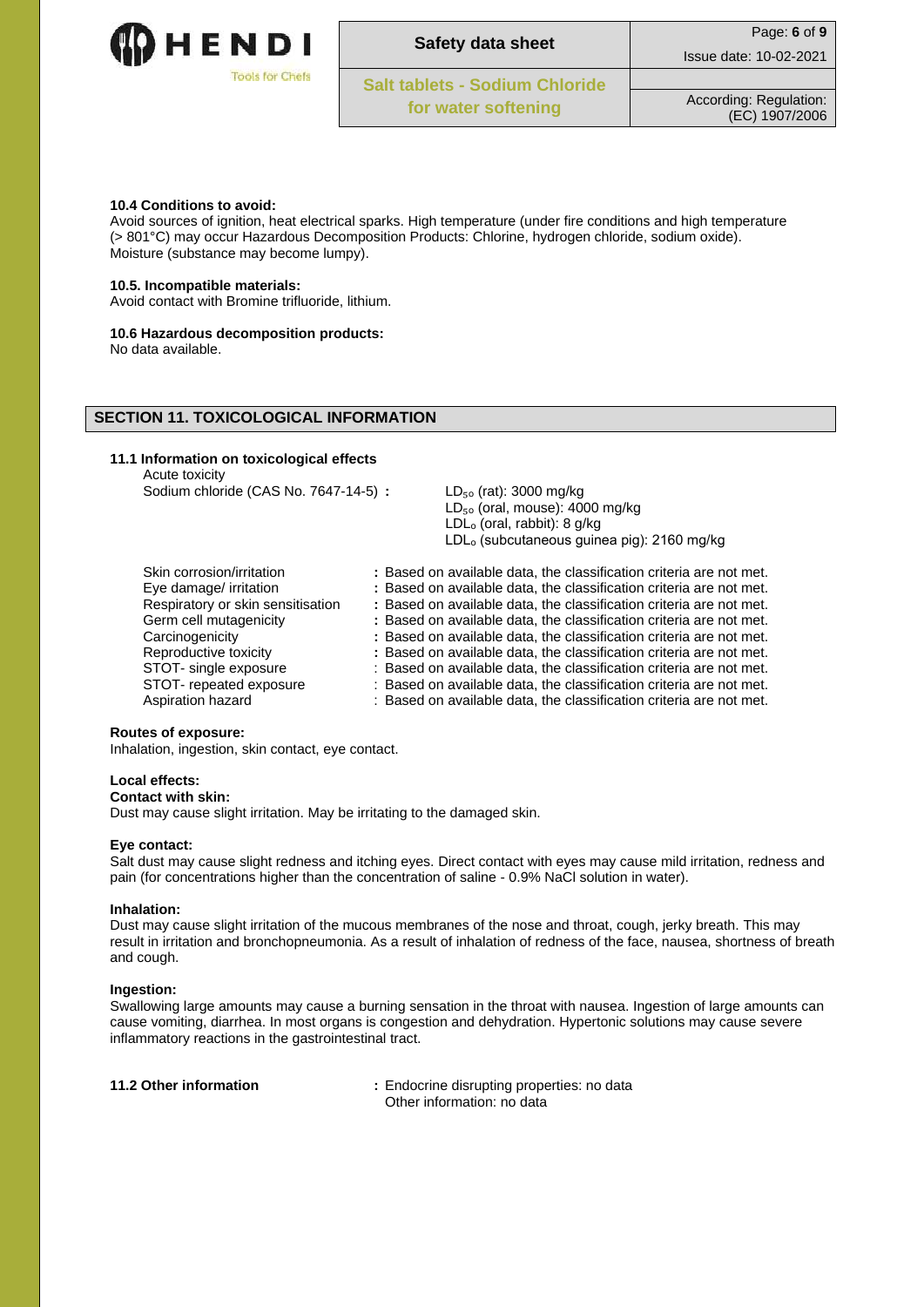

| ÷<br>×<br>ï<br>÷<br>۰<br>ï  | ٠<br>٠<br>$\overline{\phantom{a}}$<br>ï<br>$\overline{\mathbb{R}}$ |  |
|-----------------------------|--------------------------------------------------------------------|--|
| z<br>٠<br>1<br>٦<br>á<br>Ĩ. | ź<br>ï<br>ê<br>×<br>٠<br>x<br>÷,                                   |  |
| ż<br>ï<br>ì                 | ł<br>í<br>í                                                        |  |
|                             |                                                                    |  |
|                             |                                                                    |  |

| <b>Safety data sheet</b> | Page: 7 of 9 |
|--------------------------|--------------|
|                          | .            |

**Salt tablets - Sodium Chloride** 

Issue date: 10-02-2021

# **SECTION 12. ECOLOGICAL INFORMATION**

# **12.1 Toxicity:**

Acute toxicity Sodium Chloride ( CAS no 7647-14-5)

- LC₅ₒ fish (*Carassius auratus*) 7341 mg/l (96h)
- LC₅ₒ fish (*Lepomis macrochirus*) 9675 mg/l (96h)
- LC₅ₒ fish (*Pimephales promelas*) 7650 mg/l (96h)
- LC₅ₒ fish (*Salmo gairdneri*) 11000 mg/l (96h)
- LC₅ₒ fish (*Gambusia affinis*) 17550 mg/l (96h)
- LC₅ₒ fish (*Cyprinus carpio*) 21500 mg/l (1h)
- EC₅ₒ invertebrates (*Daphnia magna*) 3412 mg/l (24h)
- LC₅ₒ invertebrates (*Snails*) 6200 mg/l (96h)
- LC₅ₒ invertebrates (*Caddis flies*) 9000 mg/l (24h)
- LC₅ₒ invertebrates (*Lymnea eggs*) 3412 mg/l (96h)
- EC₅ₒ Algea (*Nitzschia sp.*) 2430 mg/l (5 days)

# **12.2 Persistence and degradability:**

Maximum concentrations of sodium ions into water and the land - 800 mg/l, chloride - 1000 mg/l, sulfate - 500 mg/l, cyanide-free - 0.1 mg, potassium - 80 mg/l, iron - 10 mg/l .

Hydrolysis: Not applicable. Sodium chloride dissociates in water.

Biodegradation: Studies of biodegradation in the water, simulation studies on ultimate degradation in surface waters, simulation studies in sediments and soils are not carried out if the substance is inorganic.

## **12.3 Bioaccumulative potential:**

Sodium chloride dissociates in water and both ions are components of the bodies of animals. Octanol / water (Kow): N (sodium chloride is inorganic salt). Bioconcentration factor (BCF): Not applicable (sodium chloride is inorganic salt).

#### **12.4 Mobility in soil:**

In water, sodium chloride is dissociated into ions of sodium and chloride ions. Chloride does not adsorb on particulates. Sodium ions can be adsorbed to soil particles.

# **12.5 Results of PBT & vPvB assessment:**

The ingredients do not meet the criteria for PBT or vPvB in accordance with Annex XIII of REACH

# **12.6 Endocrine disrupting properties:**

No data.

#### **12.7 Other adverse effects:**

No data.

# **SECTION 13. DISPOSAL CONSIDERATIONS**

| 13.1 Waste treatment methods | : Dispose of in accordance with current regulations.<br><b>Recommendation:</b> Do not allow product to reach sewage system.<br>Reutilise if possible or contact a waste processors for recycling or safe<br>disposal.<br><b>Waste disposal key:</b> In each case, you should contact the relevant<br>authorities, or those companies legally authorized for elimination of<br>waste.<br><b>Uncleaned packaging:</b> The containers and packing materials<br>contaminated with dangerous substances or preparations, have the<br>same treatment as products. |
|------------------------------|-------------------------------------------------------------------------------------------------------------------------------------------------------------------------------------------------------------------------------------------------------------------------------------------------------------------------------------------------------------------------------------------------------------------------------------------------------------------------------------------------------------------------------------------------------------|
| 13.2 Other information       | : Waste code package: 15 01 02 plastic packaging.                                                                                                                                                                                                                                                                                                                                                                                                                                                                                                           |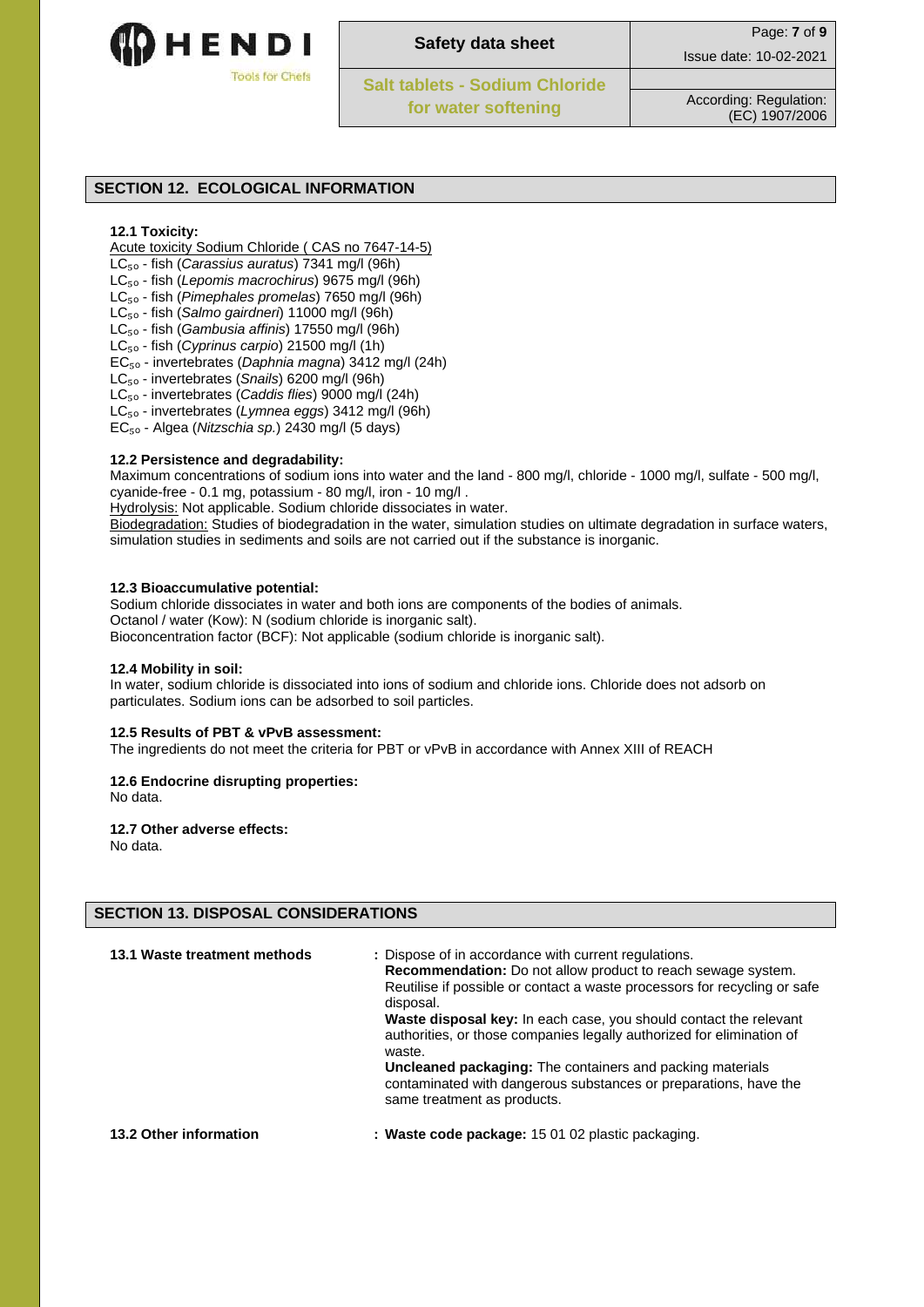

**Safety data sheet** Page: **8** of **9** Issue date: 10-02-2021 **Salt tablets - Sodium Chloride for water softening** According: Regulation: (EC) 1907/2006

## **SECTION 14. TRANSPORT INFORMATION**

|                                           | <b>ADR/RID</b> | <b>IMDG</b>  | IATA |
|-------------------------------------------|----------------|--------------|------|
| 14.1 UN number or ID number:              | ---            |              | ---  |
| 14.2 UN proper shipping name:             |                |              |      |
| 14.3 Transport hazard class(es):          |                |              |      |
| Label no:                                 | ---            | ---          | ---  |
| 14.4 Packing group:                       |                |              |      |
| <b>14.5 Environmental hazards:</b>        |                |              |      |
| 14.6 Special precautions for user:        |                | not relevant |      |
| 14.7 Maritime transport in bulk according |                |              |      |
| to IMO instruments:                       |                | not relevant |      |

## **SECTION 15. REGULATORY INFORMATION**

### **15.1 Safety, health and environmental regulations/legislation (EC)**

REACH (EC 1907/2006)

- a) Substance of potential concern (Art.59) **:**Components are not included as substance of potential concern.
- 
- b) Authorisation (Title VII) **:** Components are not included on authorisation list.
- 
- c) Restrictions (Title VIII) **:** Components are not included on list of restrictions.
- 
- **15.2 Chemical safety assessment :** A Chemical Safety Assessment has been carried out for this substance.

# **SECTION 16. OTHER INFORMATION**

#### **16.1 Revision comments**

A vertical line in the left margin indicates that there is a relevant amendment from the previous version.

#### **16.2 Abbreviations and acronyms used in the safety data sheet Abbreviations and Acronyms:**

ADR: European Agreement concerning the International Carriage of Dangerous Goods by Road RID: Regulations Concerning the International Transport of Dangerous Goods by Rail IMDG: International Maritime Code for Dangerous Goods IATA: International Air Transport Association IATA-DGR: Dangerous Goods Regulations by the "International Air Transport Association" (IATA) ICAO: International Civil Aviation Organization ICAO-TI: Technical Instructions by the "International Civil Aviation Organization" (ICAO) PP: Severe Marine Pollutant GHS: Globally Harmonized System of Classification and Labelling of Chemicals EINECS: European Inventory of Existing Commercial Chemical Substances CAS: Chemical Abstracts Service (division of the American Chemical Society) DNEL: Derived No-Effect Level (REACH) PNEC: Predicted No-Effect Concentration (REACH) LC50: Lethal concentration, 50 percent LD50: Lethal dose, 50 percent